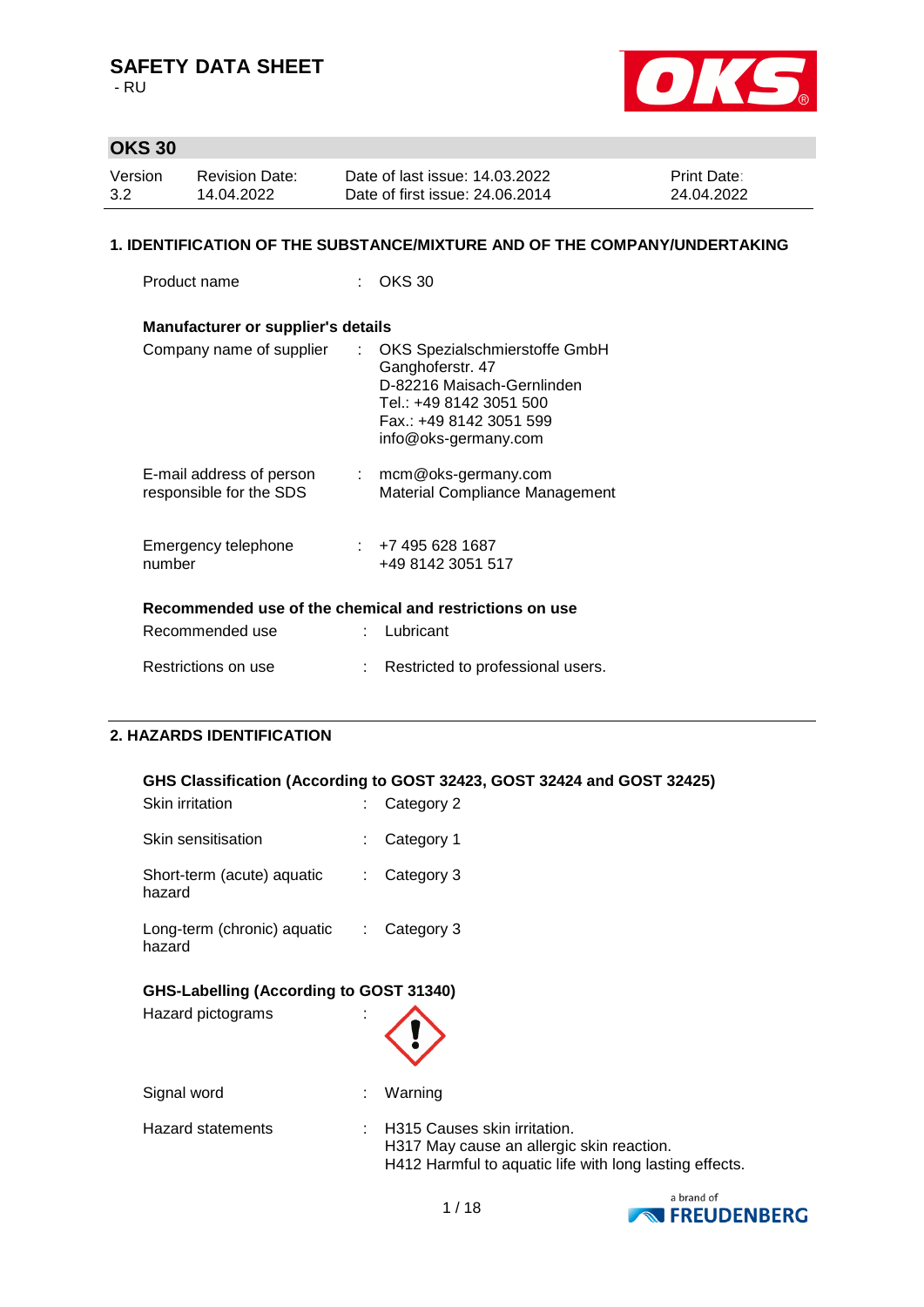- RU



# **OKS 30**

| Version | Revision Date: | Date of last issue: 14.03.2022  | <b>Print Date:</b> |
|---------|----------------|---------------------------------|--------------------|
| 3.2     | 14.04.2022     | Date of first issue: 24.06.2014 | 24.04.2022         |

Precautionary statements :

#### **Prevention:**

P261 Avoid breathing vapours. P264 Wash skin thoroughly after handling. P273 Avoid release to the environment. P280 Wear protective gloves.

### **Response:**

P333 + P313 If skin irritation or rash occurs: Get medical advice/ attention. P362 + P364 Take off contaminated clothing and wash it before reuse.

# **Other hazards which do not result in classification**

None known.

#### **3. COMPOSITION/INFORMATION ON INGREDIENTS**

| Pure substance/mixture | : Mixture |
|------------------------|-----------|
|                        |           |

Chemical nature : Additive

## **Components**

| Chemical name<br>Concentration<br>(% w/w)                                                                      |                 | <b>Occupational Exposure</b><br>Limits          |                 | CAS-No.    | EC-No.    |
|----------------------------------------------------------------------------------------------------------------|-----------------|-------------------------------------------------|-----------------|------------|-----------|
|                                                                                                                |                 | <b>MAC</b> value<br>mg/m3/<br><b>TSEL value</b> | Hazard<br>Class |            |           |
| Molybdenum trioxide,<br>reaction products with<br>$bis[O,O-bis(2-$<br>ethylhexyl)] hydrogen<br>dithiophosphate | $>= 30 - 50$    | No data<br>available                            |                 |            | 947-946-9 |
| Amines, C11-14-<br>branched alkyl,<br>monohexyl and dihexyl<br>phosphates                                      | $>= 2.5 - < 10$ | No data<br>available                            |                 | 80939-62-4 | 279-632-6 |

#### **4. FIRST AID MEASURES**

If inhaled : Remove person to fresh air. If signs/symptoms continue, get medical attention. Keep patient warm and at rest. If unconscious, place in recovery position and seek medical advice. Keep respiratory tract clear. If breathing is irregular or stopped, administer artificial

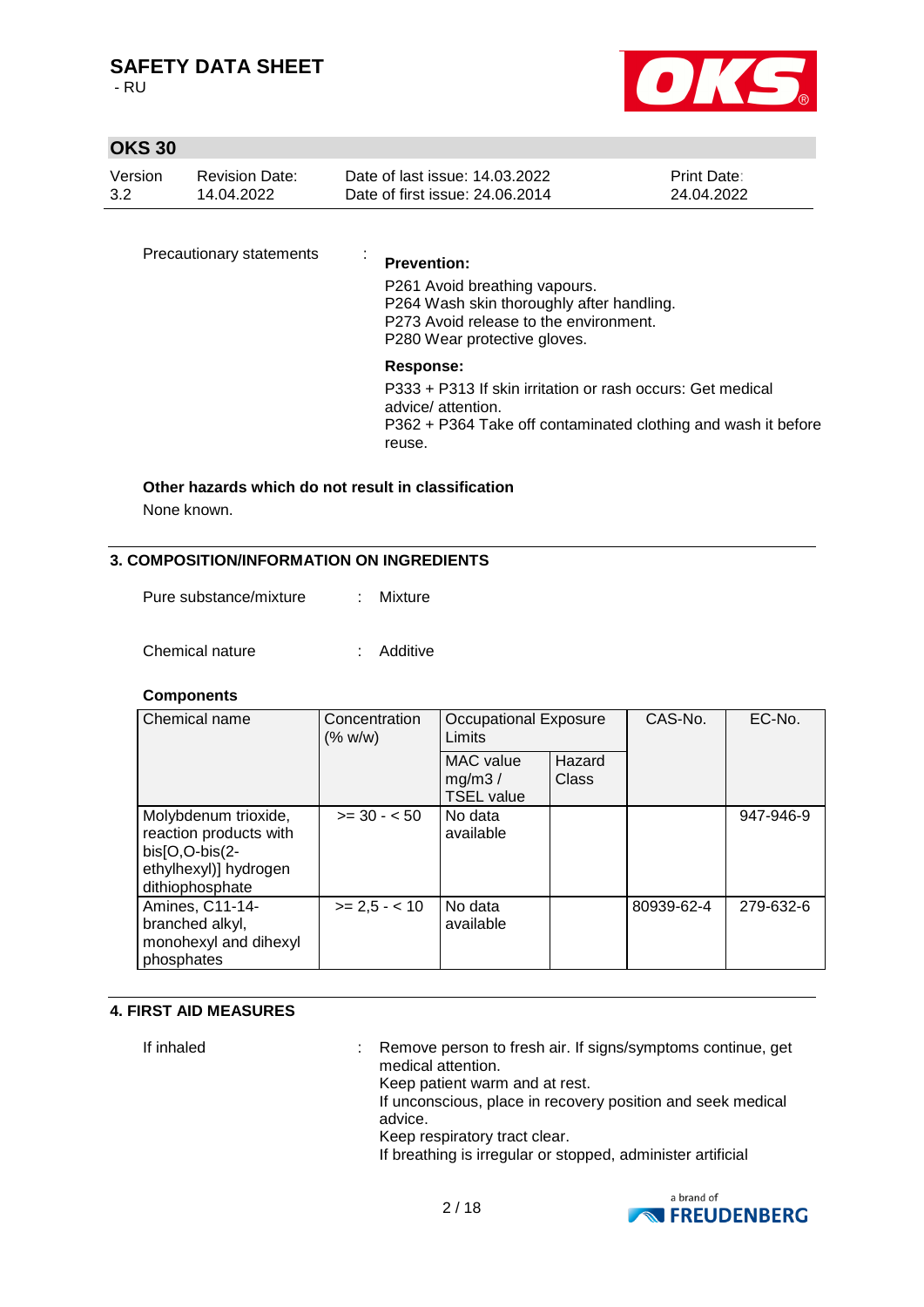- RU



| Version<br>3.2 | 14.04.2022                                                        | <b>Revision Date:</b> |   | Date of last issue: 14.03.2022<br>Date of first issue: 24.06.2014                                                                                                                                                                                          | Print Date:<br>24.04.2022 |
|----------------|-------------------------------------------------------------------|-----------------------|---|------------------------------------------------------------------------------------------------------------------------------------------------------------------------------------------------------------------------------------------------------------|---------------------------|
|                |                                                                   |                       |   | respiration.                                                                                                                                                                                                                                               |                           |
|                | In case of skin contact                                           |                       | ÷ | Take off all contaminated clothing immediately.<br>Wash off immediately with soap and plenty of water.<br>Get medical attention immediately if irritation develops and<br>persists.<br>Wash clothing before reuse.<br>Thoroughly clean shoes before reuse. |                           |
|                | In case of eye contact                                            |                       | ÷ | Rinse immediately with plenty of water, also under the eyelids,<br>for at least 10 minutes.<br>If eye irritation persists, consult a specialist.                                                                                                           |                           |
|                | If swallowed                                                      |                       |   | Move the victim to fresh air.<br>If unconscious, place in recovery position and seek medical<br>advice.<br>Keep respiratory tract clear.<br>Do NOT induce vomiting.<br>Rinse mouth with water.<br>Never give anything by mouth to an unconscious person.   |                           |
|                | Most important symptoms<br>and effects, both acute and<br>delayed |                       |   | Causes skin irritation.<br>May cause an allergic skin reaction.<br>Skin contact may provoke the following symptoms:<br>Erythema<br>Allergic appearance                                                                                                     |                           |
|                | Notes to physician                                                |                       |   | The first aid procedure should be established in consultation<br>with the doctor responsible for industrial medicine.<br>Treat symptomatically.                                                                                                            |                           |

## **5. FIREFIGHTING MEASURES**

| <b>Flammable properties</b>                                             |   |                                                                             |
|-------------------------------------------------------------------------|---|-----------------------------------------------------------------------------|
| Flash point                                                             |   | : 184 °C<br>Method: ISO 2592                                                |
| Ignition temperature                                                    |   | : No data available                                                         |
| Upper explosion limit / Upper : No data available<br>flammability limit |   |                                                                             |
| Lower explosion limit / Lower : No data available<br>flammability limit |   |                                                                             |
| Flammability (solid, gas)                                               |   | $:$ Not applicable                                                          |
| Suitable extinguishing media :                                          |   | Use water spray, alcohol-resistant foam, dry chemical or<br>carbon dioxide. |
| Unsuitable extinguishing                                                | ÷ | High volume water jet                                                       |

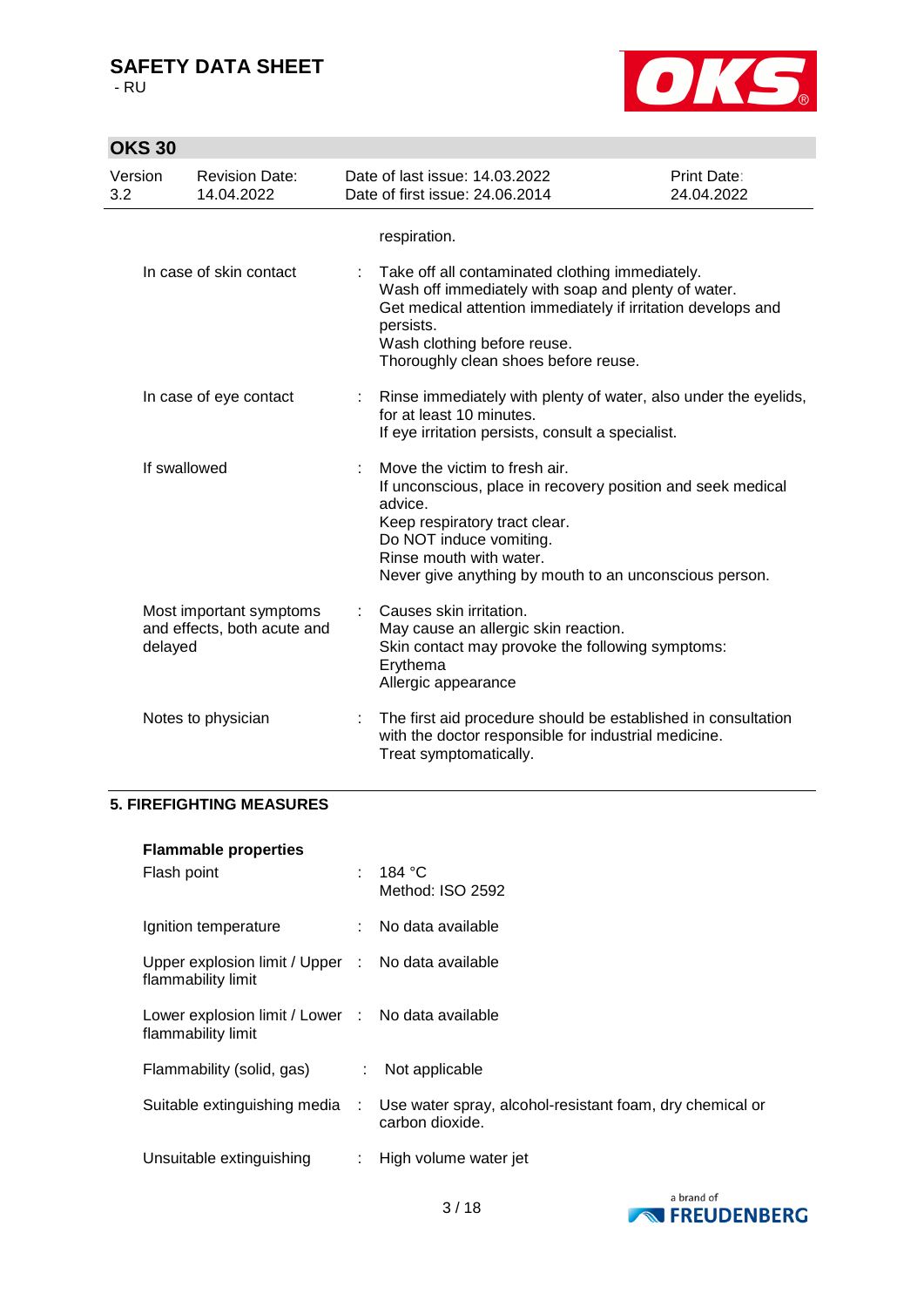- RU



# **OKS 30**

| Version<br>3.2 | <b>Revision Date:</b><br>14.04.2022                | Date of last issue: 14.03.2022<br>Date of first issue: 24,06,2014                                                                                                        | <b>Print Date:</b><br>24.04.2022 |
|----------------|----------------------------------------------------|--------------------------------------------------------------------------------------------------------------------------------------------------------------------------|----------------------------------|
|                | media                                              |                                                                                                                                                                          |                                  |
|                | Hazardous combustion<br>products                   | : Carbon oxides<br>Nitrogen oxides (NOx)<br>Sulphur oxides<br>Oxides of phosphorus<br>Metal oxides                                                                       |                                  |
|                | Further information                                | : Standard procedure for chemical fires.<br>Collect contaminated fire extinguishing water separately. This<br>must not be discharged into drains.                        |                                  |
|                | Special protective equipment :<br>for firefighters | In the event of fire, wear self-contained breathing apparatus.<br>Use personal protective equipment.<br>Exposure to decomposition products may be a hazard to<br>health. |                                  |

## **6. ACCIDENTAL RELEASE MEASURES**

| Personal precautions,<br>protective equipment and<br>emergency procedures |    | : Evacuate personnel to safe areas.<br>Use personal protective equipment.<br>Ensure adequate ventilation.<br>Do not breathe vapours or spray mist.<br>Refer to protective measures listed in sections 7 and 8.                           |
|---------------------------------------------------------------------------|----|------------------------------------------------------------------------------------------------------------------------------------------------------------------------------------------------------------------------------------------|
| <b>Environmental precautions</b>                                          |    | : Do not allow contact with soil, surface or ground water.<br>Prevent further leakage or spillage if safe to do so.<br>If the product contaminates rivers and lakes or drains inform<br>respective authorities.                          |
| Methods and materials for<br>containment and cleaning up                  | t. | Contain spillage, and then collect with non-combustible<br>absorbent material, (e.g. sand, earth, diatomaceous earth,<br>vermiculite) and place in container for disposal according to<br>local / national regulations (see section 13). |

# **7. HANDLING AND STORAGE**

| Advice on safe handling | : Do not breathe vapours or spray mist.<br>Avoid contact with skin and eyes.<br>For personal protection see section 8.<br>Persons with a history of skin sensitisation problems or<br>asthma, allergies, chronic or recurrent respiratory disease |
|-------------------------|---------------------------------------------------------------------------------------------------------------------------------------------------------------------------------------------------------------------------------------------------|
|                         | should not be employed in any process in which this mixture is<br>being used.                                                                                                                                                                     |
|                         | Smoking, eating and drinking should be prohibited in the<br>application area.                                                                                                                                                                     |
|                         | Wash hands and face before breaks and immediately after                                                                                                                                                                                           |
|                         | handling the product.                                                                                                                                                                                                                             |
|                         | Do not get in eyes or mouth or on skin.                                                                                                                                                                                                           |

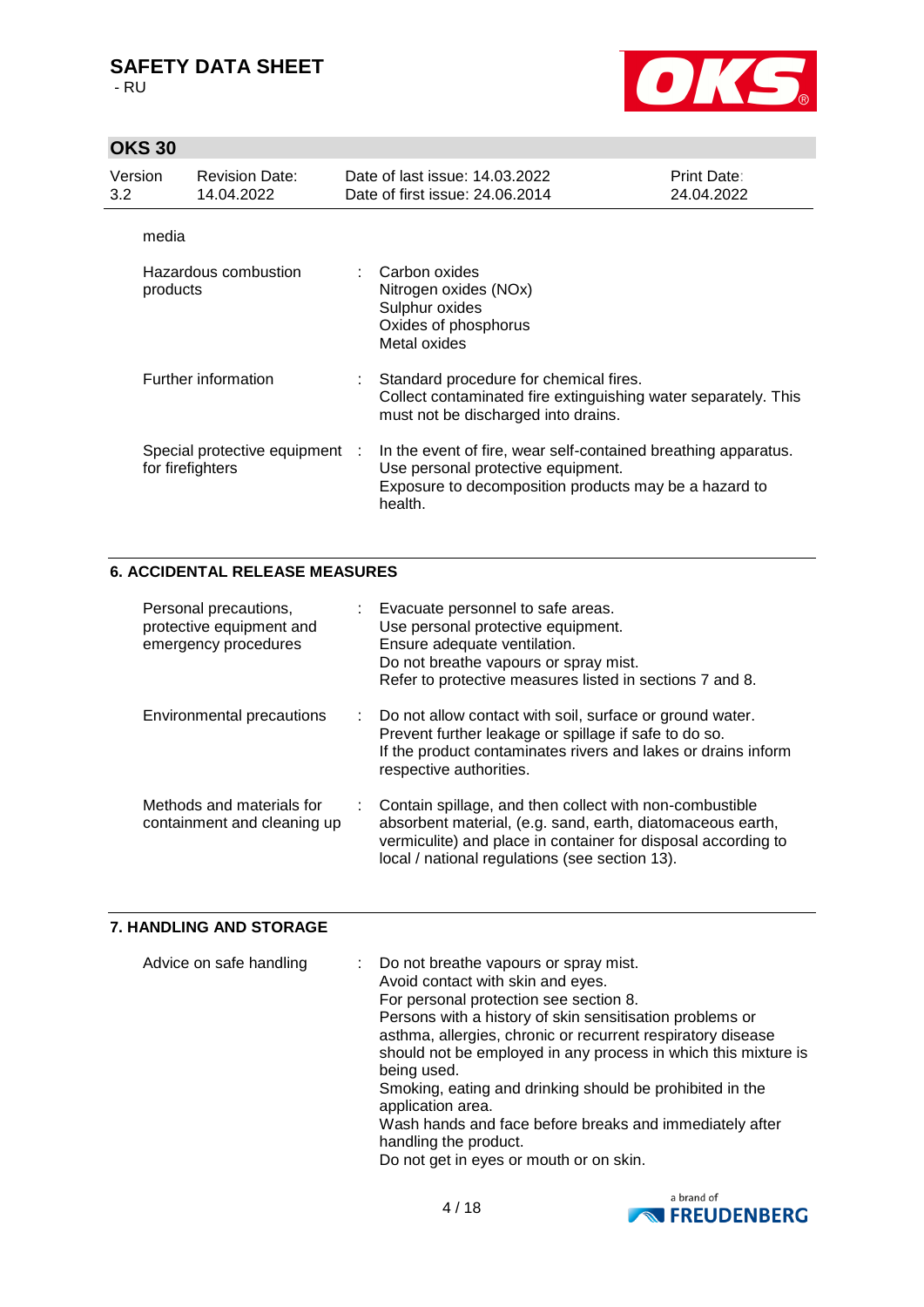- RU



# **OKS 30**

| Version<br>3.2 | <b>Revision Date:</b><br>14.04.2022 | Date of last issue: 14.03.2022<br>Date of first issue: 24,06,2014                                                                                                                                                                                                                                                                      | Print Date:<br>24.04.2022 |
|----------------|-------------------------------------|----------------------------------------------------------------------------------------------------------------------------------------------------------------------------------------------------------------------------------------------------------------------------------------------------------------------------------------|---------------------------|
|                |                                     | Do not get on skin or clothing.<br>Do not ingest.<br>Do not repack.<br>Do not re-use empty containers.<br>These safety instructions also apply to empty packaging which<br>may still contain product residues.<br>Keep container closed when not in use.                                                                               |                           |
|                | Conditions for safe storage         | : Store in original container.<br>Keep container closed when not in use.<br>Keep in a dry, cool and well-ventilated place.<br>Containers which are opened must be carefully resealed and<br>kept upright to prevent leakage.<br>Store in accordance with the particular national regulations.<br>Keep in properly labelled containers. |                           |

# **8. EXPOSURE CONTROLS/PERSONAL PROTECTION**

| <b>Components with workplace control parameters</b><br>Contains no substances with occupational exposure limit values. |                                                                                                                                                                                                                                                                                                           |  |  |  |  |
|------------------------------------------------------------------------------------------------------------------------|-----------------------------------------------------------------------------------------------------------------------------------------------------------------------------------------------------------------------------------------------------------------------------------------------------------|--|--|--|--|
| <b>Engineering measures</b><br>t.                                                                                      | Maintain air concentrations below occupational exposure<br>standards                                                                                                                                                                                                                                      |  |  |  |  |
| Personal protective equipment                                                                                          |                                                                                                                                                                                                                                                                                                           |  |  |  |  |
| Respiratory protection<br>÷.                                                                                           | Not required; except in case of aerosol formation.                                                                                                                                                                                                                                                        |  |  |  |  |
| Filter type                                                                                                            | Filter type A-P                                                                                                                                                                                                                                                                                           |  |  |  |  |
| Hand protection<br>Material<br>Break through time<br>Protective index<br>Remarks                                       | Nitrile rubber<br>$> 10$ min<br>$\therefore$ Class 1<br>Wear protective gloves. The break through time depends<br>amongst other things on the material, the thickness and the<br>type of glove and therefore has to be measured for each                                                                  |  |  |  |  |
|                                                                                                                        | case.                                                                                                                                                                                                                                                                                                     |  |  |  |  |
| Eye protection                                                                                                         | Safety glasses with side-shields                                                                                                                                                                                                                                                                          |  |  |  |  |
| Protective measures                                                                                                    | The type of protective equipment must be selected according<br>to the concentration and amount of the dangerous substance<br>at the specific workplace.<br>Choose body protection in relation to its type, to the<br>concentration and amount of dangerous substances, and to<br>the specific work-place. |  |  |  |  |
| Hygiene measures                                                                                                       | Wash face, hands and any exposed skin thoroughly after<br>handling.                                                                                                                                                                                                                                       |  |  |  |  |

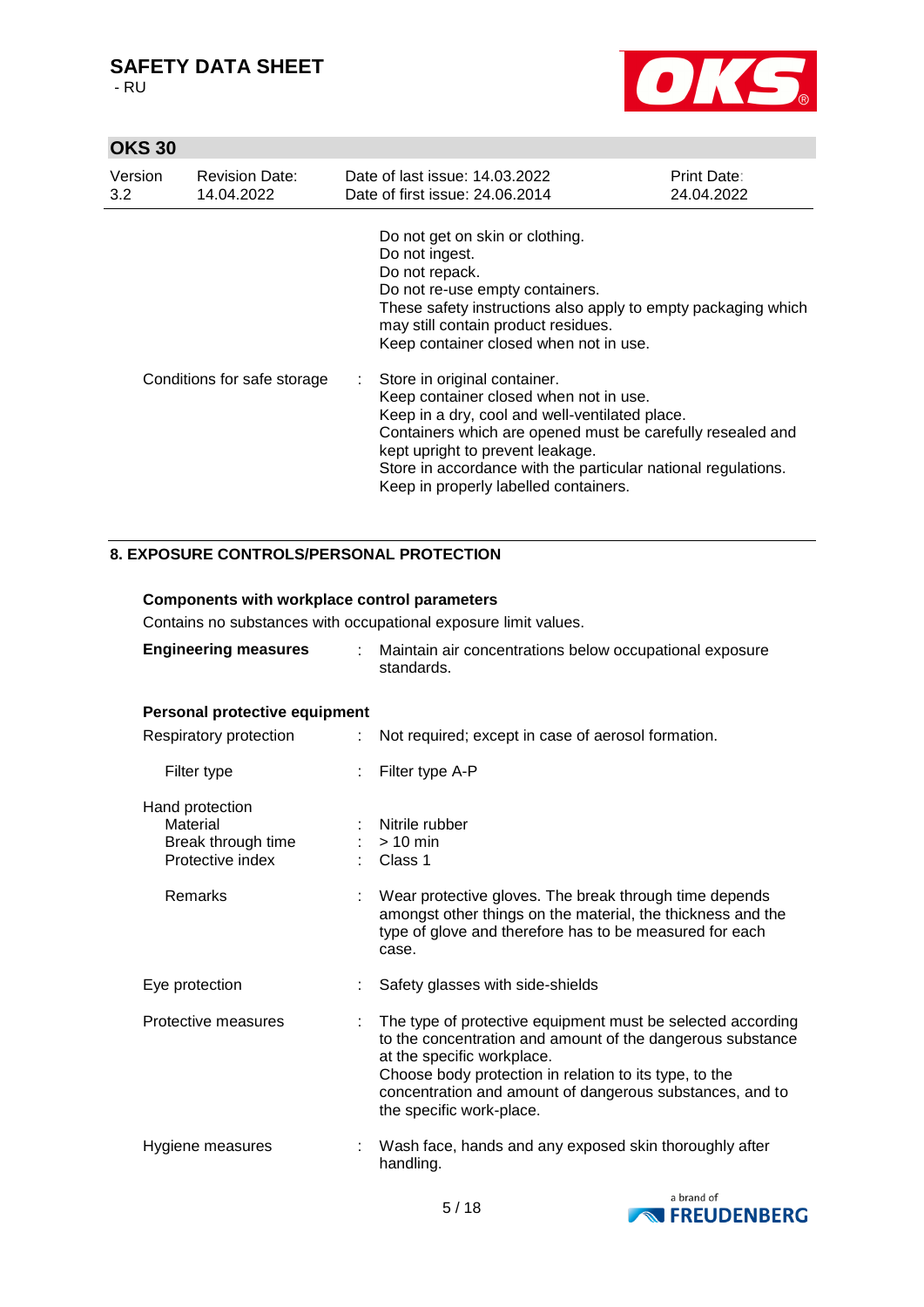- RU



# **OKS 30**

| Version | Revision Date: | Date of last issue: 14.03.2022  | <b>Print Date:</b> |
|---------|----------------|---------------------------------|--------------------|
| 3.2     | 14.04.2022     | Date of first issue: 24,06,2014 | 24.04.2022         |

# **9. PHYSICAL AND CHEMICAL PROPERTIES** Appearance : liquid Colour : green Odour : characteristic Odour Threshold : No data available pH : Not applicable substance/mixture is non-polar/aprotic Melting point/range : No data available Boiling point/boiling range : 224 °C (1.013 hPa) Flash point : 184 °C Method: ISO 2592 Evaporation rate : No data available Flammability (solid, gas) : Not applicable Self-ignition : No data available Upper explosion limit / Upper flammability limit : No data available Lower explosion limit / Lower : flammability limit No data available Vapour pressure : 26,5 hPa (20 °C) Relative vapour density : No data available Relative density : 1,0036 (20 °C) Reference substance: Water The value is calculated Density : 1,00 g/cm3 (20 °C)

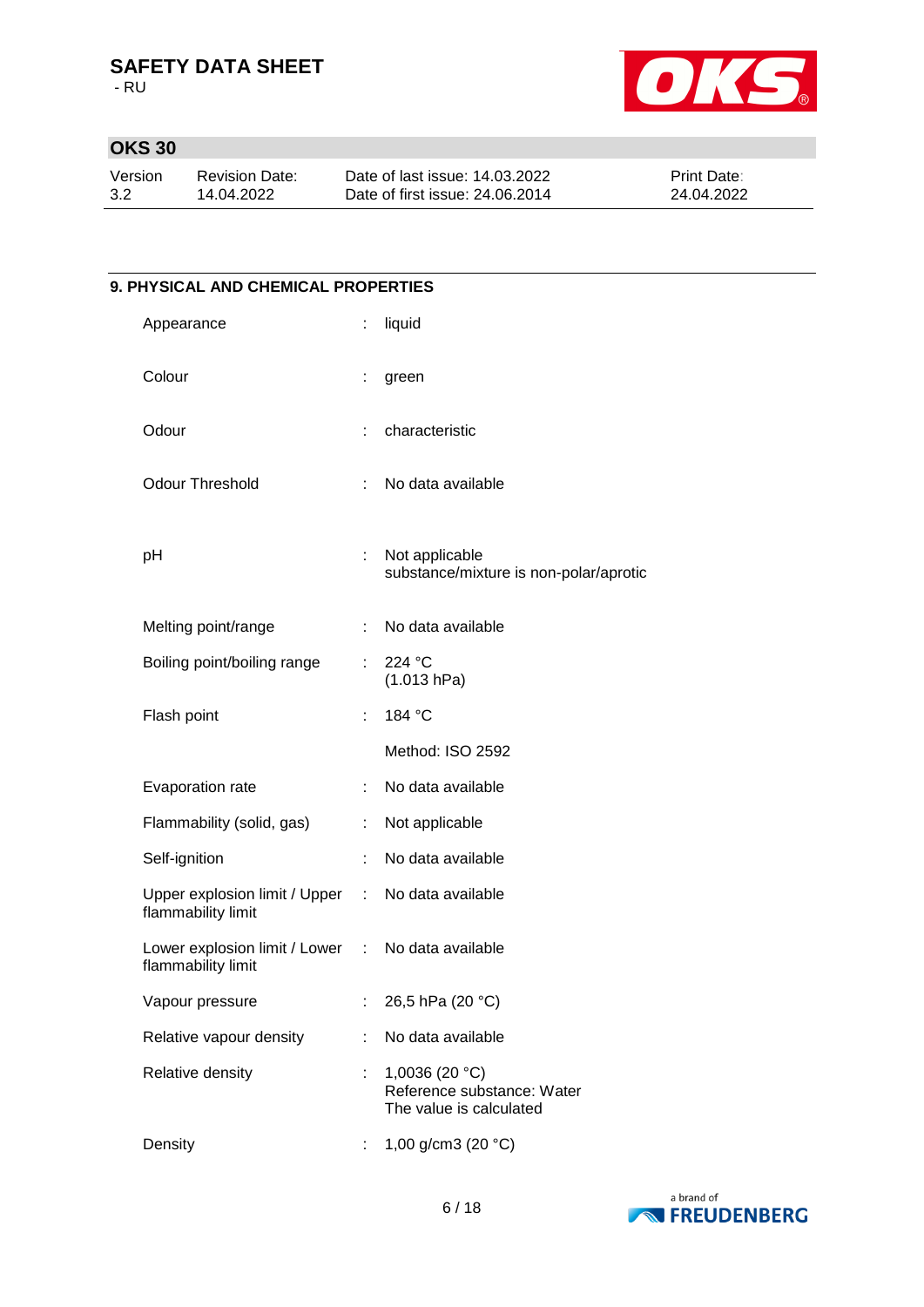- RU

# **OKS 30**



| Version<br>3.2 |                     | <b>Revision Date:</b><br>14.04.2022 |   | Date of last issue: 14.03.2022<br>Date of first issue: 24.06.2014 | Print Date:<br>24.04.2022 |
|----------------|---------------------|-------------------------------------|---|-------------------------------------------------------------------|---------------------------|
|                | <b>Bulk density</b> |                                     | ÷ | No data available                                                 |                           |
|                | Solubility(ies)     | Water solubility                    |   | immiscible                                                        |                           |
|                |                     | Solubility in other solvents        | ÷ | No data available                                                 |                           |
|                | octanol/water       | Partition coefficient: n-           |   | No data available                                                 |                           |
|                |                     | Auto-ignition temperature           | ÷ | No data available                                                 |                           |
|                |                     | Decomposition temperature           | ÷ | No data available                                                 |                           |
|                | Viscosity           | Viscosity, dynamic                  | ÷ | No data available                                                 |                           |
|                |                     | Viscosity, kinematic                |   | 115,6 mm2/s (40 °C)                                               |                           |
|                |                     | <b>Explosive properties</b>         |   | Not explosive                                                     |                           |
|                |                     | Oxidizing properties                |   | No data available                                                 |                           |
|                |                     | Sublimation point                   |   | No data available                                                 |                           |
|                |                     |                                     |   |                                                                   |                           |

## **10. STABILITY AND REACTIVITY**

| Reactivity                            | No hazards to be specially mentioned.                       |
|---------------------------------------|-------------------------------------------------------------|
| Chemical stability                    | Stable under normal conditions.                             |
| Possibility of hazardous<br>reactions | No dangerous reaction known under conditions of normal use. |
| Conditions to avoid                   | No conditions to be specially mentioned.                    |
| Incompatible materials                | No materials to be especially mentioned.                    |
| Hazardous decomposition<br>products   | No decomposition if stored and applied as directed.         |

## **11. TOXICOLOGICAL INFORMATION**

## **Acute toxicity**

#### **Product:**

| Acute oral toxicity |  | Remarks: This information is not available. |
|---------------------|--|---------------------------------------------|
|---------------------|--|---------------------------------------------|

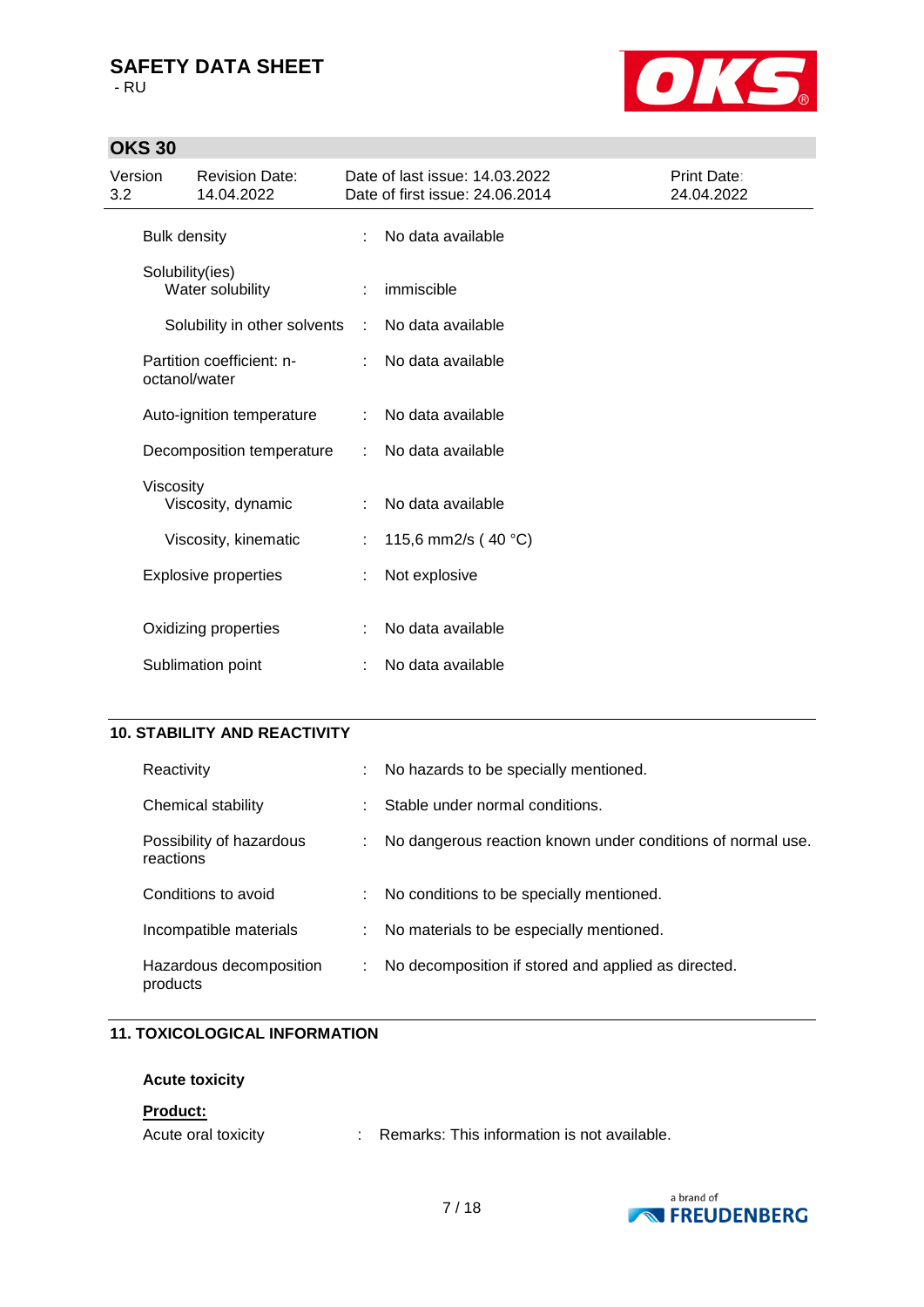

# **OKS 30**

| Version<br>3.2   | <b>Revision Date:</b><br>14.04.2022 |                               | Date of last issue: 14.03.2022<br>Date of first issue: 24.06.2014                                                                        | <b>Print Date:</b><br>24.04.2022 |
|------------------|-------------------------------------|-------------------------------|------------------------------------------------------------------------------------------------------------------------------------------|----------------------------------|
|                  | Acute inhalation toxicity           |                               | : Remarks: This information is not available.                                                                                            |                                  |
|                  | Acute dermal toxicity               | $\mathcal{L}^{\mathcal{L}}$ . | Symptoms: Redness, Local irritation                                                                                                      |                                  |
|                  | <b>Components:</b>                  |                               |                                                                                                                                          |                                  |
|                  | dithiophosphate:                    |                               | Molybdenum trioxide, reaction products with bis[O,O-bis(2-ethylhexyl)] hydrogen                                                          |                                  |
|                  | Acute dermal toxicity               |                               | : Symptoms: Redness, Local irritation                                                                                                    |                                  |
|                  |                                     |                               | Amines, C11-14-branched alkyl, monohexyl and dihexyl phosphates:                                                                         |                                  |
|                  | Acute oral toxicity                 |                               | LD50 (Rat): $> 5.000$ mg/kg<br>Method: OECD Test Guideline 401                                                                           |                                  |
|                  | Acute dermal toxicity               |                               | : LD50 (Rat): $> 2.000$ mg/kg<br>Method: OECD Test Guideline 402<br>Assessment: The substance or mixture has no acute dermal<br>toxicity |                                  |
|                  | <b>Skin corrosion/irritation</b>    |                               |                                                                                                                                          |                                  |
| <b>Product:</b>  |                                     |                               |                                                                                                                                          |                                  |
| Remarks          |                                     |                               | Irritating to skin.                                                                                                                      |                                  |
|                  | Components:                         |                               |                                                                                                                                          |                                  |
|                  | dithiophosphate:                    |                               | Molybdenum trioxide, reaction products with bis[O,O-bis(2-ethylhexyl)] hydrogen                                                          |                                  |
|                  | Assessment                          |                               | : Irritating to skin.                                                                                                                    |                                  |
| Result           |                                     |                               | : Irritating to skin.                                                                                                                    |                                  |
| Remarks          |                                     | ÷.                            | Irritating to skin.                                                                                                                      |                                  |
|                  |                                     |                               | Amines, C11-14-branched alkyl, monohexyl and dihexyl phosphates:                                                                         |                                  |
| Species          |                                     |                               | Rabbit                                                                                                                                   |                                  |
|                  | Assessment                          |                               | : Irritating to skin.                                                                                                                    |                                  |
| Method<br>Result |                                     |                               | : OECD Test Guideline 404<br>Irritating to skin.                                                                                         |                                  |
|                  |                                     |                               |                                                                                                                                          |                                  |
|                  |                                     |                               |                                                                                                                                          |                                  |

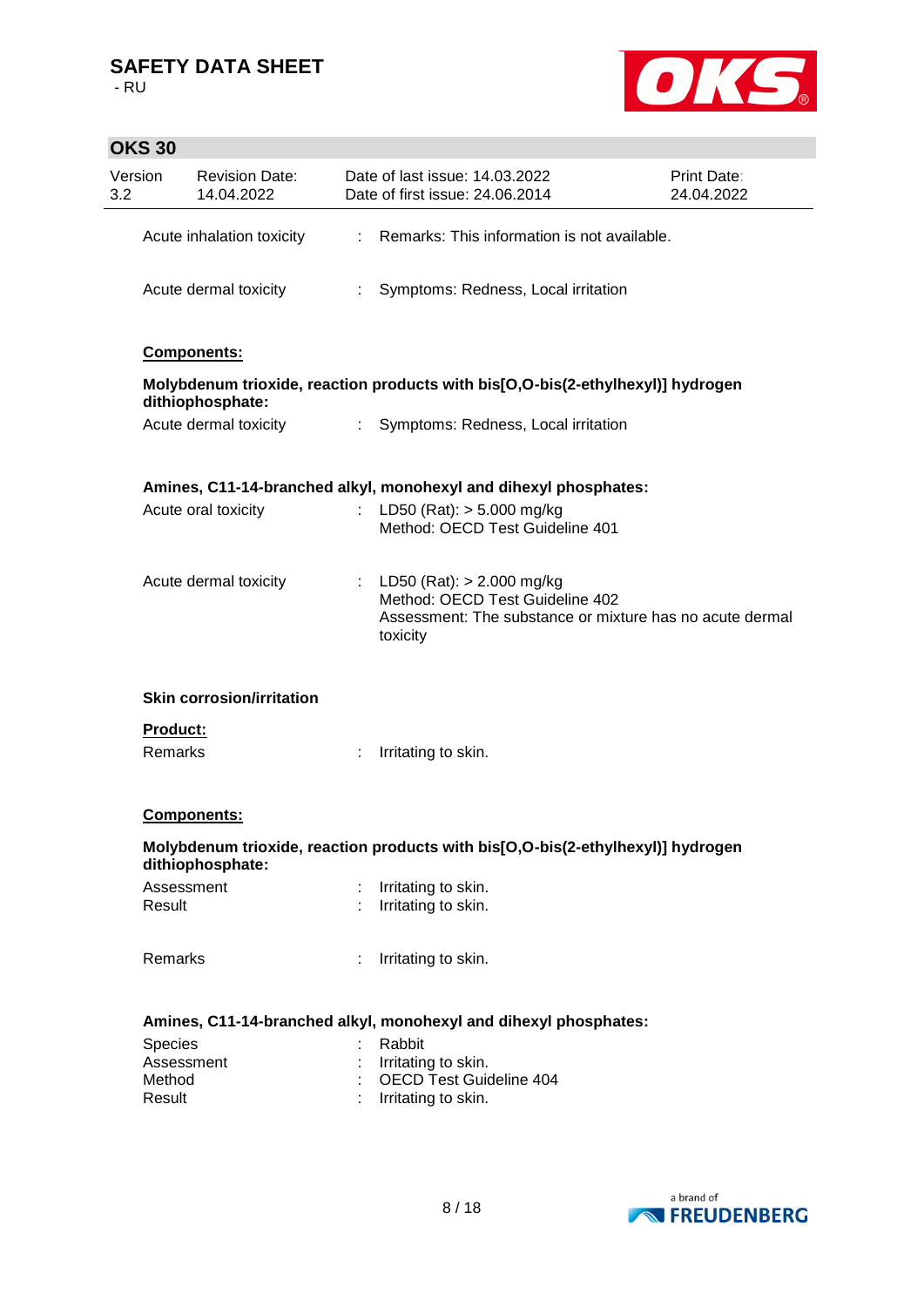- RU



|                | <b>OKS 30</b>                     |                                     |  |                                                                                                          |                                  |  |  |
|----------------|-----------------------------------|-------------------------------------|--|----------------------------------------------------------------------------------------------------------|----------------------------------|--|--|
| Version<br>3.2 |                                   | <b>Revision Date:</b><br>14.04.2022 |  | Date of last issue: 14.03.2022<br>Date of first issue: 24.06.2014                                        | <b>Print Date:</b><br>24.04.2022 |  |  |
|                | Serious eye damage/eye irritation |                                     |  |                                                                                                          |                                  |  |  |
|                | Product:                          |                                     |  |                                                                                                          |                                  |  |  |
|                | Remarks                           |                                     |  | This information is not available.                                                                       |                                  |  |  |
|                |                                   | Components:                         |  |                                                                                                          |                                  |  |  |
|                |                                   | dithiophosphate:                    |  | Molybdenum trioxide, reaction products with bis[O,O-bis(2-ethylhexyl)] hydrogen                          |                                  |  |  |
|                | Result                            |                                     |  | No eye irritation                                                                                        |                                  |  |  |
|                | Assessment                        |                                     |  | No eye irritation                                                                                        |                                  |  |  |
|                |                                   |                                     |  | Amines, C11-14-branched alkyl, monohexyl and dihexyl phosphates:                                         |                                  |  |  |
|                | Species                           |                                     |  | Rabbit                                                                                                   |                                  |  |  |
|                | Result                            |                                     |  | Irritating to eyes.                                                                                      |                                  |  |  |
|                | Assessment<br>Method              |                                     |  | : Irritating to eyes.<br><b>OECD Test Guideline 405</b>                                                  |                                  |  |  |
|                |                                   | Respiratory or skin sensitisation   |  |                                                                                                          |                                  |  |  |
|                |                                   |                                     |  |                                                                                                          |                                  |  |  |
|                | Product:                          |                                     |  |                                                                                                          |                                  |  |  |
|                | Remarks                           |                                     |  | This information is not available.                                                                       |                                  |  |  |
|                |                                   | <b>Components:</b>                  |  |                                                                                                          |                                  |  |  |
|                |                                   | dithiophosphate:                    |  | Molybdenum trioxide, reaction products with bis[O,O-bis(2-ethylhexyl)] hydrogen                          |                                  |  |  |
|                | Assessment<br>Result              |                                     |  | The product is a skin sensitiser, sub-category 1B.<br>The product is a skin sensitiser, sub-category 1B. |                                  |  |  |
|                |                                   |                                     |  | Amines, C11-14-branched alkyl, monohexyl and dihexyl phosphates:                                         |                                  |  |  |
|                | <b>Species</b>                    |                                     |  | Guinea pig                                                                                               |                                  |  |  |
|                | Assessment                        |                                     |  | Did not cause sensitisation on laboratory animals.                                                       |                                  |  |  |
|                | Result                            |                                     |  | Did not cause sensitisation on laboratory animals.                                                       |                                  |  |  |
|                |                                   | <b>Germ cell mutagenicity</b>       |  |                                                                                                          |                                  |  |  |
|                | <b>Product:</b>                   |                                     |  |                                                                                                          |                                  |  |  |
|                |                                   | Genotoxicity in vitro               |  | Remarks: No data available                                                                               |                                  |  |  |
|                |                                   | Genotoxicity in vivo                |  | Remarks: No data available                                                                               |                                  |  |  |
|                |                                   |                                     |  |                                                                                                          |                                  |  |  |

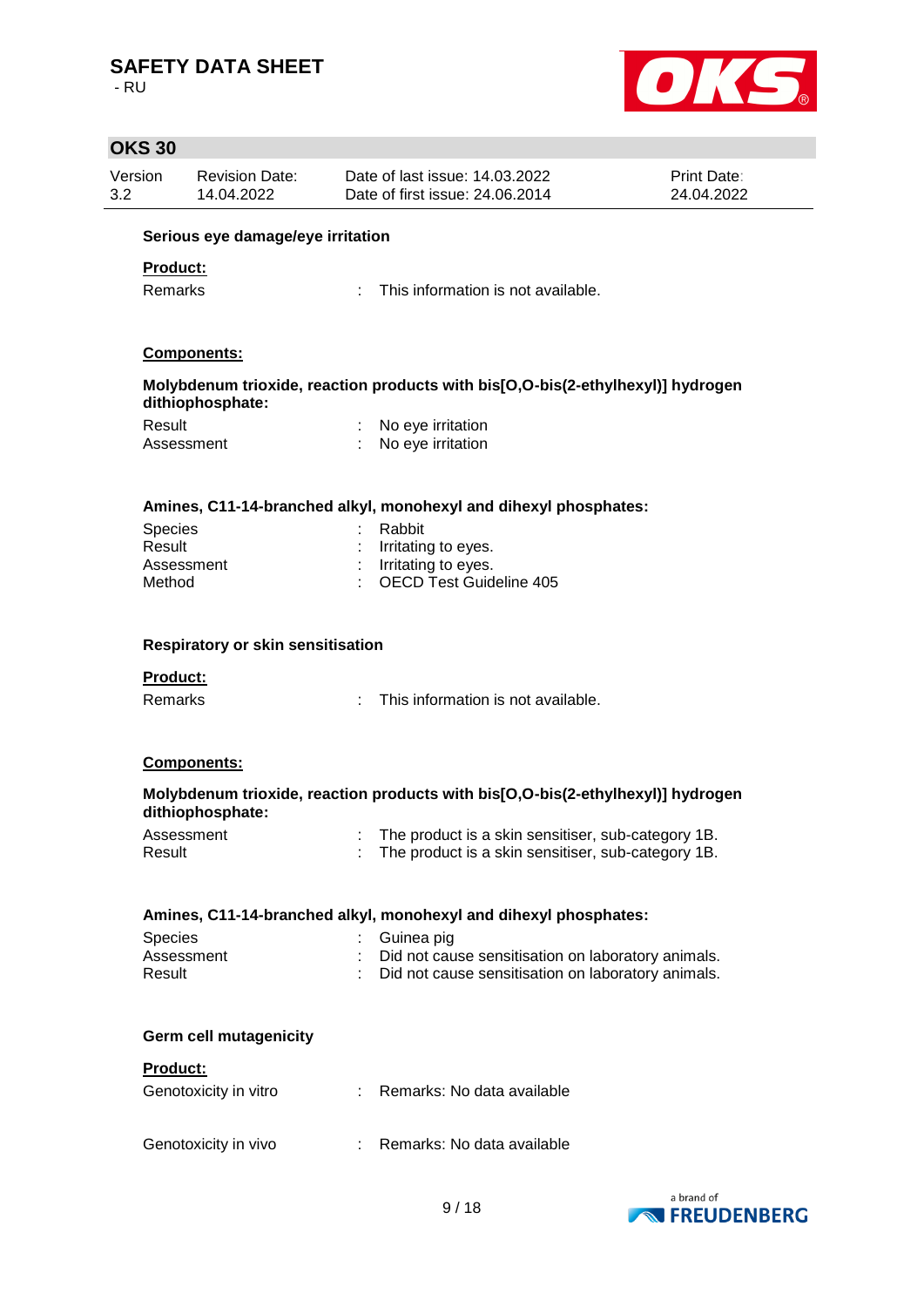- RU



# **OKS 30**

| Version | Revision Date: | Date of last issue: 14.03.2022  | <b>Print Date:</b> |
|---------|----------------|---------------------------------|--------------------|
| 3.2     | 14.04.2022     | Date of first issue: 24.06.2014 | 24.04.2022         |
|         |                |                                 |                    |

## **Components:**

| Amines, C11-14-branched alkyl, monohexyl and dihexyl phosphates: |                             |                                                                                                                                                                                                       |  |  |
|------------------------------------------------------------------|-----------------------------|-------------------------------------------------------------------------------------------------------------------------------------------------------------------------------------------------------|--|--|
| Genotoxicity in vitro                                            | t.                          | Test Type: Chromosome aberration test in vitro<br>Test system: Rodent cell line<br>Metabolic activation: with and without metabolic activation<br>Method: OECD Test Guideline 473<br>Result: negative |  |  |
| Carcinogenicity                                                  |                             |                                                                                                                                                                                                       |  |  |
| <b>Product:</b>                                                  |                             |                                                                                                                                                                                                       |  |  |
| <b>Remarks</b>                                                   | ÷                           | No data available                                                                                                                                                                                     |  |  |
| <b>Reproductive toxicity</b>                                     |                             |                                                                                                                                                                                                       |  |  |
| Product:                                                         |                             |                                                                                                                                                                                                       |  |  |
| Effects on fertility                                             |                             | Remarks: No data available                                                                                                                                                                            |  |  |
| Effects on foetal<br>development                                 | ÷.                          | Remarks: No data available                                                                                                                                                                            |  |  |
| <b>Components:</b>                                               |                             |                                                                                                                                                                                                       |  |  |
|                                                                  |                             | Amines, C11-14-branched alkyl, monohexyl and dihexyl phosphates:                                                                                                                                      |  |  |
| Effects on foetal<br>development                                 |                             | Species: Rat<br><b>Application Route: Oral</b><br>Method: OECD Test Guideline 422<br>Result: No effects on fertility and early embryonic<br>development were detected.                                |  |  |
| Reproductive toxicity -                                          | $\mathcal{L}^{\mathcal{L}}$ | - Fertility -                                                                                                                                                                                         |  |  |
| Assessment                                                       |                             | No toxicity to reproduction                                                                                                                                                                           |  |  |
| <b>STOT - single exposure</b>                                    |                             |                                                                                                                                                                                                       |  |  |

#### **Components:**

#### **Amines, C11-14-branched alkyl, monohexyl and dihexyl phosphates:**

Assessment : The substance or mixture is not classified as specific target organ toxicant, single exposure.

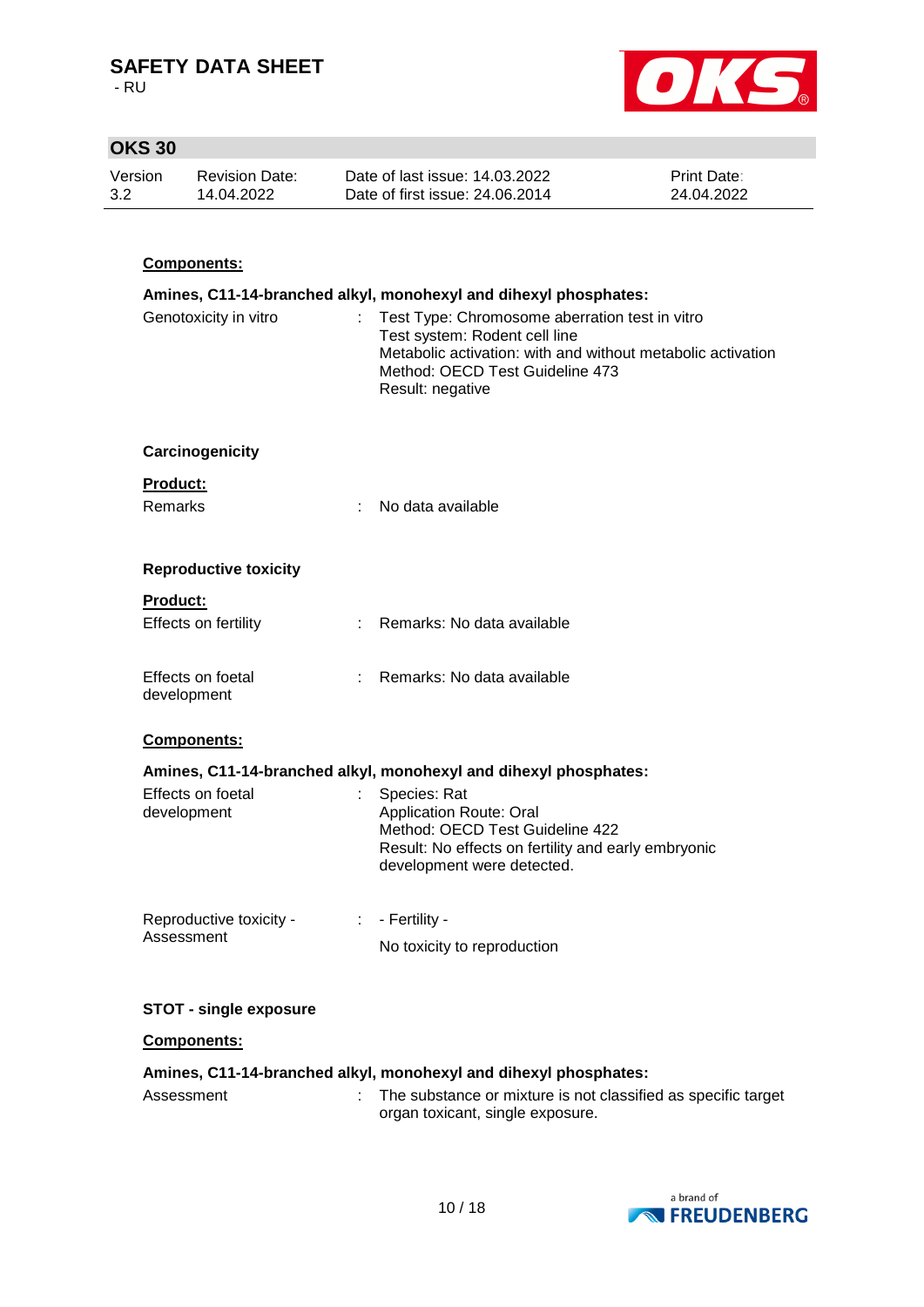- RU



# **OKS 30**

| Version | <b>Revision Date:</b> | Date of last issue: 14.03.2022  | <b>Print Date:</b> |
|---------|-----------------------|---------------------------------|--------------------|
| 3.2     | 14.04.2022            | Date of first issue: 24,06,2014 | 24.04.2022         |

#### **STOT - repeated exposure**

#### **Components:**

## **Amines, C11-14-branched alkyl, monohexyl and dihexyl phosphates:**

| Assessment | The substance or mixture is not classified as specific target |
|------------|---------------------------------------------------------------|
|            | organ toxicant, repeated exposure.                            |

#### **Repeated dose toxicity**

## **Product:**

Remarks : This information is not available.

## **Components:**

#### **Amines, C11-14-branched alkyl, monohexyl and dihexyl phosphates:**

| : Rat                     |
|---------------------------|
| $: 10 \text{ mg/kg}$      |
| : Oral                    |
| : OECD Test Guideline 422 |
|                           |

## **Aspiration toxicity**

#### **Product:** This information is not available.

#### **Components:**

## **Amines, C11-14-branched alkyl, monohexyl and dihexyl phosphates:**

No aspiration toxicity classification

#### **Further information**

#### **Product:**

Remarks : Ingestion causes irritation of upper respiratory system and gastrointestinal disturbance.

#### **Components:**

#### **Molybdenum trioxide, reaction products with bis[O,O-bis(2-ethylhexyl)] hydrogen dithiophosphate:**

Remarks : Ingestion causes irritation of upper respiratory system and gastrointestinal disturbance.

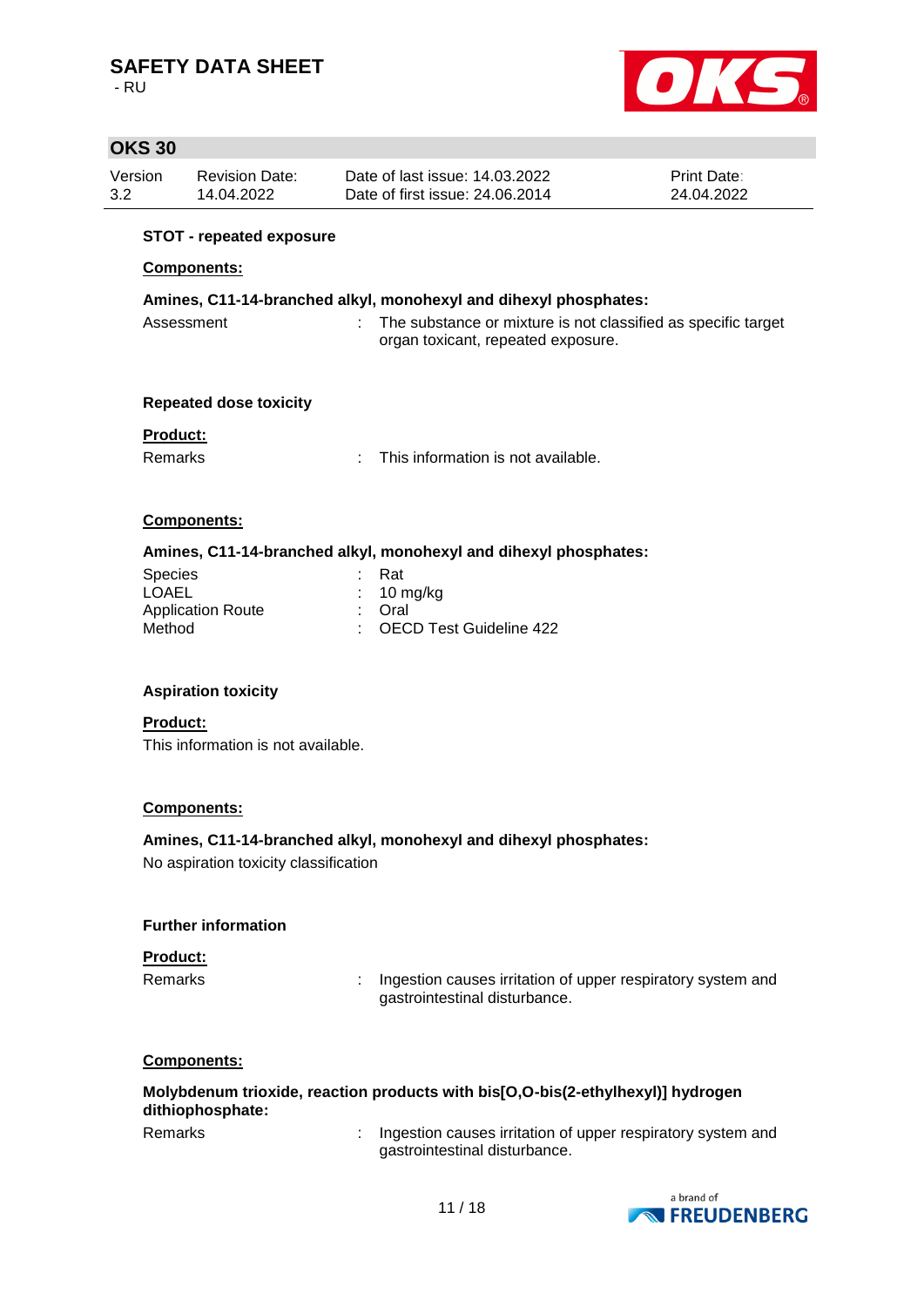- RU



## **OKS 30**

| Version | <b>Revision Date:</b> | Date of last issue: 14.03.2022  | <b>Print Date:</b> |
|---------|-----------------------|---------------------------------|--------------------|
| 3.2     | 14.04.2022            | Date of first issue: 24.06.2014 | 24.04.2022         |
|         |                       |                                 |                    |

# **Amines, C11-14-branched alkyl, monohexyl and dihexyl phosphates:**

| Remarks | Ingestion causes irritation of upper respiratory system and |
|---------|-------------------------------------------------------------|
|         | gastrointestinal disturbance.                               |

# **12. ECOLOGICAL INFORMATION Ecotoxicity Product:** Toxicity to fish the state of the state of the state of the state of the state of the state of the state of the state of the state of the state of the state of the state of the state of the state of the state of the state Remarks: Harmful to aquatic organisms, may cause long-term adverse effects in the aquatic environment. Toxicity to daphnia and other : aquatic invertebrates Remarks: No data available Toxicity to algae/aquatic plants : Remarks: No data available Toxicity to microorganisms : Remarks: No data available **Components: Molybdenum trioxide, reaction products with bis[O,O-bis(2-ethylhexyl)] hydrogen dithiophosphate:** Toxicity to fish : LC50 (Oncorhynchus mykiss (rainbow trout)): > 100 mg/l Exposure time: 96 h Test Type: semi-static test Method: OECD Test Guideline 203 GLP: yes Remarks: May cause long-term adverse effects in the aquatic environment. Toxicity to daphnia and other aquatic invertebrates : EC50 (Daphnia magna (Water flea)): > 100 mg/l Exposure time: 48 h



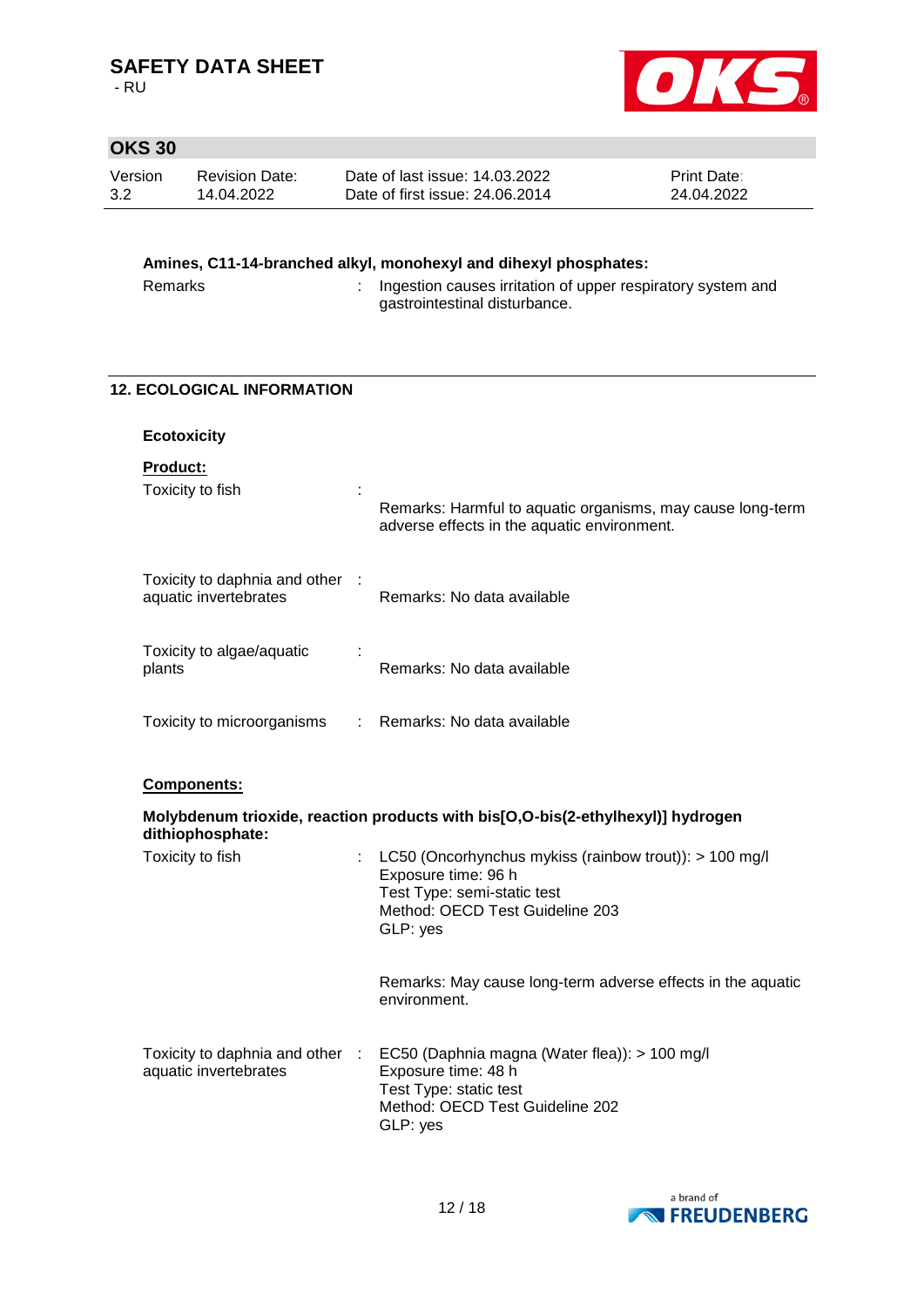- RU

**OKS 30**



| Version<br>3.2 | <b>Revision Date:</b><br>14.04.2022                      | Date of last issue: 14.03.2022<br>Date of first issue: 24.06.2014                                                                                                   | Print Date:<br>24.04.2022 |
|----------------|----------------------------------------------------------|---------------------------------------------------------------------------------------------------------------------------------------------------------------------|---------------------------|
| plants         | Toxicity to algae/aquatic                                | EC50 (Pseudokirchneriella subcapitata (green algae)): > 100<br>mg/l<br>Exposure time: 72 h<br>Test Type: static test<br>Method: OECD Test Guideline 201<br>GLP: yes |                           |
|                |                                                          | Amines, C11-14-branched alkyl, monohexyl and dihexyl phosphates:                                                                                                    |                           |
|                | Toxicity to fish                                         | LC50 (Oncorhynchus mykiss (rainbow trout)): 5,5 mg/l<br>Exposure time: 96 h<br>Method: OECD Test Guideline 203                                                      |                           |
|                | Toxicity to daphnia and other :<br>aquatic invertebrates | EC50 (Daphnia magna (Water flea)): 1,2 mg/l<br>Exposure time: 48 h<br>Method: OECD Test Guideline 202                                                               |                           |
| plants         | Toxicity to algae/aquatic                                | EC50 (Selenastrum capricornutum (green algae)): > 10 mg/l<br>Exposure time: 72 h<br>Method: OECD Test Guideline 201                                                 |                           |
|                | Toxicity to microorganisms                               | $\therefore$ EC50 (activated sludge): $> 100$ mg/l<br>Exposure time: 3 h                                                                                            |                           |
|                | <b>Persistence and degradability</b>                     |                                                                                                                                                                     |                           |
| Product:       |                                                          |                                                                                                                                                                     |                           |
|                | Biodegradability                                         | Remarks: No data available                                                                                                                                          |                           |
|                | Physico-chemical<br>removability                         | : Remarks: No data available                                                                                                                                        |                           |
|                | <b>Components:</b>                                       |                                                                                                                                                                     |                           |
|                | dithiophosphate:                                         | Molybdenum trioxide, reaction products with bis[O,O-bis(2-ethylhexyl)] hydrogen                                                                                     |                           |
|                | Biodegradability                                         | Result: Not rapidly biodegradable<br>Biodegradation: 11 %<br>Exposure time: 28 d<br>Method: OECD Test Guideline 301B                                                |                           |
|                |                                                          | Amines, C11-14-branched alkyl, monohexyl and dihexyl phosphates:                                                                                                    |                           |
|                | Biodegradability                                         | Result: Not rapidly biodegradable<br>Biodegradation: 12 %<br>Method: OECD Test Guideline 301B                                                                       |                           |

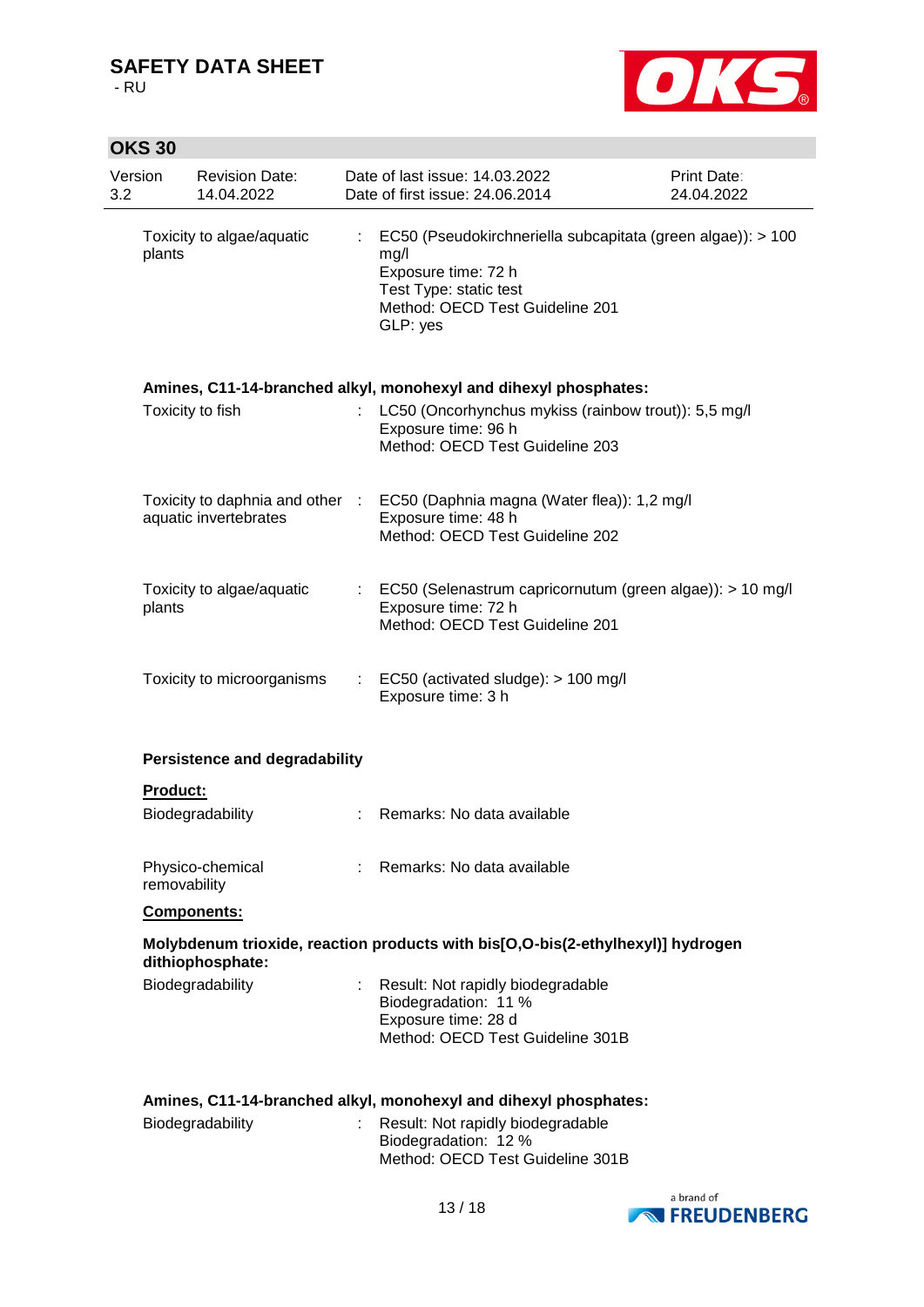- RU

 $\overline{a}$ 



# **OKS 30**

| Version<br>Date of last issue: 14.03.2022<br><b>Print Date:</b><br><b>Revision Date:</b><br>3.2<br>Date of first issue: 24,06,2014<br>24.04.2022<br>14.04.2022 |  |
|----------------------------------------------------------------------------------------------------------------------------------------------------------------|--|
|----------------------------------------------------------------------------------------------------------------------------------------------------------------|--|

#### **Bioaccumulative potential**

#### **Product:**

| Bioaccumulation | : Remarks: This mixture contains no substance considered to |
|-----------------|-------------------------------------------------------------|
|                 | be persistent, bioaccumulating and toxic (PBT).             |
|                 | This mixture contains no substance considered to be very    |
|                 | persistent and very bioaccumulating (vPvB).                 |

#### **Components:**

## **Molybdenum trioxide, reaction products with bis[O,O-bis(2-ethylhexyl)] hydrogen dithiophosphate:**

| Partition coefficient: n- | : $log Pow: > 4$ |
|---------------------------|------------------|
| octanol/water             |                  |

#### **Amines, C11-14-branched alkyl, monohexyl and dihexyl phosphates:**

| Partition coefficient: n- | : $log Pow: < 2.3 (23 °C)$ |
|---------------------------|----------------------------|
| octanol/water             | pH: 7                      |

#### **Mobility in soil**

| <b>Product:</b>                                  |                              |
|--------------------------------------------------|------------------------------|
| Mobility                                         | : Remarks: No data available |
| Distribution among<br>environmental compartments | : Remarks: No data available |

#### **Other adverse effects**

#### **Product:**

| Additional ecological | Harmful to aquatic life with long lasting effects. |
|-----------------------|----------------------------------------------------|
| information           |                                                    |

#### **Components:**

## **Molybdenum trioxide, reaction products with bis[O,O-bis(2-ethylhexyl)] hydrogen dithiophosphate:**

| Additional ecological | May cause long lasting harmful effects to aquatic life. |
|-----------------------|---------------------------------------------------------|
| information           |                                                         |

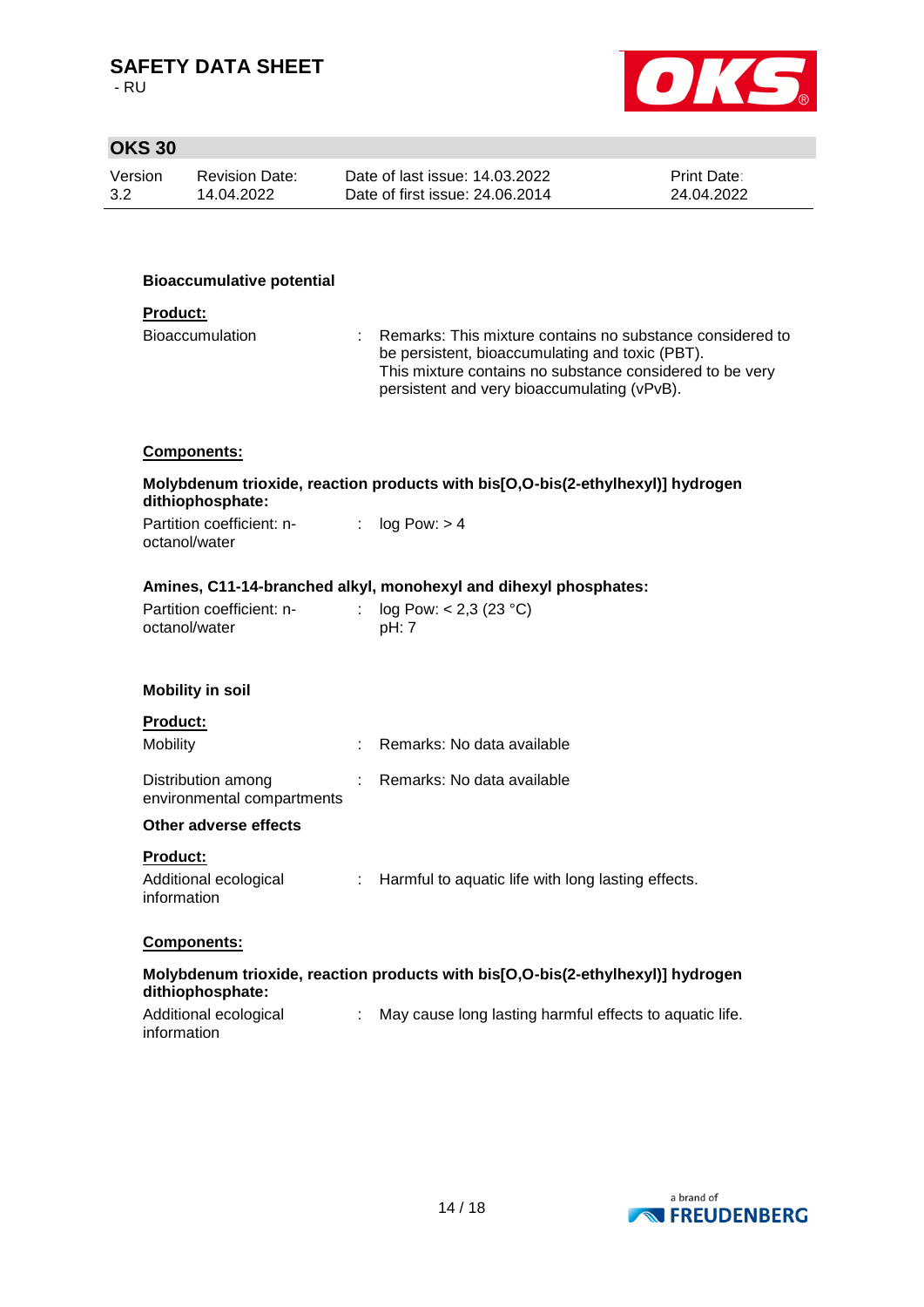- RU



# **OKS 30**

| Version | <b>Revision Date:</b> | Date of last issue: 14.03.2022  | <b>Print Date:</b> |
|---------|-----------------------|---------------------------------|--------------------|
| 3.2     | 14.04.2022            | Date of first issue: 24,06,2014 | 24.04.2022         |

### **13. DISPOSAL CONSIDERATIONS**

| <b>Disposal methods</b> |   |                                                                                                                                                                                                                    |
|-------------------------|---|--------------------------------------------------------------------------------------------------------------------------------------------------------------------------------------------------------------------|
| Waste from residues     |   | The product should not be allowed to enter drains, water<br>courses or the soil.<br>Do not dispose of with domestic refuse.<br>Dispose of as hazardous waste in compliance with local and<br>national regulations. |
| Contaminated packaging  | ÷ | Packaging that is not properly emptied must be disposed of as<br>the unused product.<br>Dispose of waste product or used containers according to<br>local regulations.                                             |
|                         |   | The following Waste Codes are only suggestions:                                                                                                                                                                    |
| Waste Code              | ÷ | unused product<br>13 02 06*, synthetic engine, gear and lubricating oils                                                                                                                                           |
|                         |   | uncleaned packagings<br>15 01 10, packaging containing residues of or contaminated<br>by hazardous substances                                                                                                      |

## **14. TRANSPORT INFORMATION**

#### **ADR**

Not regulated as a dangerous good

#### **UNRTDG**

Not regulated as a dangerous good

#### **IATA-DGR**

Not regulated as a dangerous good

#### **IMDG-Code**

Not regulated as a dangerous good

#### **Transport in bulk according to Annex II of MARPOL 73/78 and the IBC Code**

Not applicable for product as supplied.

## **15. REGULATORY INFORMATION**

#### **National regulatory information**

Federal Law of 10.01.2002 No. 184-FZ "On Technical Regulation". Federal Law of 10.01.2002 No. 7-FZ "On Environmental Protection". Federal Law of 21.07.1997 No. 116-FZ (amended on 11.06.2021) "On industrial safety of hazardous production facilities". Federal Law of 24.06.1998 No. 89-FZ (amended on 02.07.2021) "On production and consumption waste".

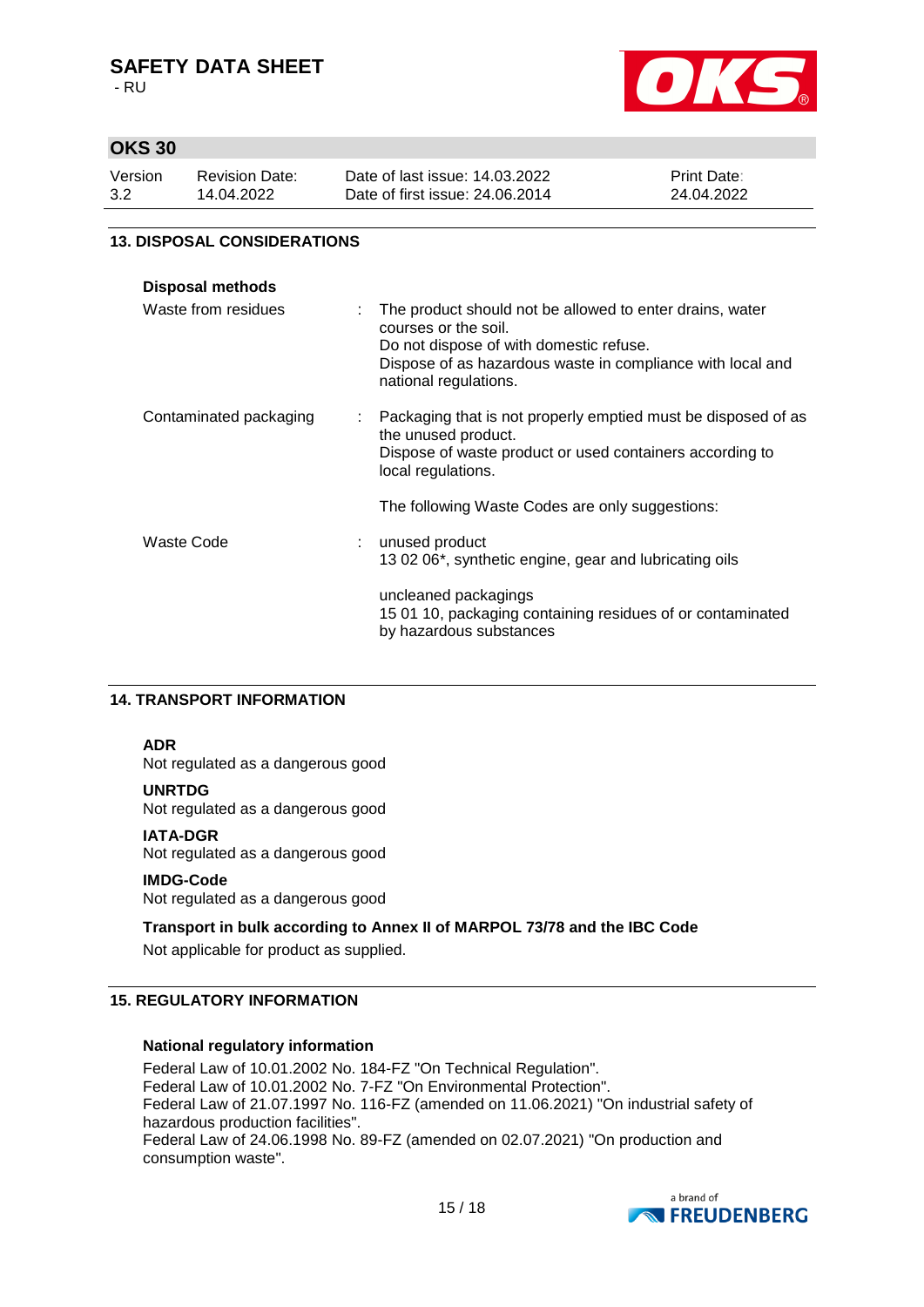- RU



# **OKS 30**

| Version | <b>Revision Date:</b> | Date of last issue: 14.03.2022  | <b>Print Date:</b> |
|---------|-----------------------|---------------------------------|--------------------|
| 3.2     | 14.04.2022            | Date of first issue: 24,06,2014 | 24.04.2022         |

Federal Law of 10.01.2002 No. 7-FZ (amended on 02.07.2021) "On environmental protection". Federal Law of 04.05.1999 No. 96-FZ "On the protection of atmospheric air" (as amended on December 8, 2020).

Federal Law of 30.03.1999 No. 52-FZ (amended on 02.07.2021) "On the Sanitary and Epidemiological Well-Being of the Population" (amended and supplemented, entered into force on 31.10.2021).

Federal Law of 27.12.2002 No. 184-FZ (amended on 02.07.2021) "On Technical Regulation" (amended and supplemented, entered into force on 01.09.2021).

TECHNICAL REGULATIONS OF THE CUSTOMS UNION TR CU 030/2012 On requirements for lubricants, oils and special fluids (amended on 03.03.2017).

#### **16. OTHER INFORMATION**

#### **List of data sources used in the preparation of the Safety Data Sheet**

GOST 30333-2007. Interstate standard. Safety data sheet for chemical products. Primary requirements.

GOST 12.1.007-76 Occupational safety standards system. Noxious substances. Classification and general safety requirements

GOST 12.1.044-89 Оccupational safety standards system. Fire and explosion hazard of substances and materials. Nomenclature of indices and methods of their determination GOST 14192-96. Interstate standard. Cargo marking. Minsk, 1998.

GOST 31340-2013. Interstate standard. Precautionary labeling of chemical products. General requirements.

GOST 32419-2013 Classification of the hazard of chemical products. General requirements. GOST 32421-2013 Classification of chemical products, the hazard of which is due to physical and chemical properties. Test methods for explosive chemical products.

GOST 32423-2013 Hazard classification of mixed chemical products by their effects on the body. GOST 32424-2013 Classification of the hazard of chemical products by their impact on the environment. Basic provisions.

GOST 32425-2013 Hazard classification of mixed chemical products in terms of environmental impact.

GOST R 53264-2009 Fire fighting equipment. Special protective clothing for firefighters. General technical requirements. Test methods.

GOST R 53265-2009 Fire fighting equipment. Personal protective equipment for the feet of the firefighter. General technical requirements. Test methods.

GOST R 53268-2009 Fire fighting equipment. Fire rescue belts. General technical requirements. Test methods.

GOST R 53269-2009 Fire fighting equipment. Firefighters helmets. General technical requirements. Test methods.

SanPiN 1.2.3685-21 "Hygienic standards and requirements for ensuring the safety and (or) harmlessness to humans of environmental factors" dated 28.01.2021.

SanPiN 2.1.3684-21 "Sanitary and epidemiological requirements for the maintenance of the territories of urban and rural settlements, for water bodies, drinking water and drinking water supply, atmospheric air, soils, living quarters, the operation of industrial, public premises, the organization and implementation of sanitary and anti-epidemic (preventive) measures".

European Agreement concerning the International Carriage of Dangerous Goods by Road (ADR). United Nations. New York and Geneva, 20.

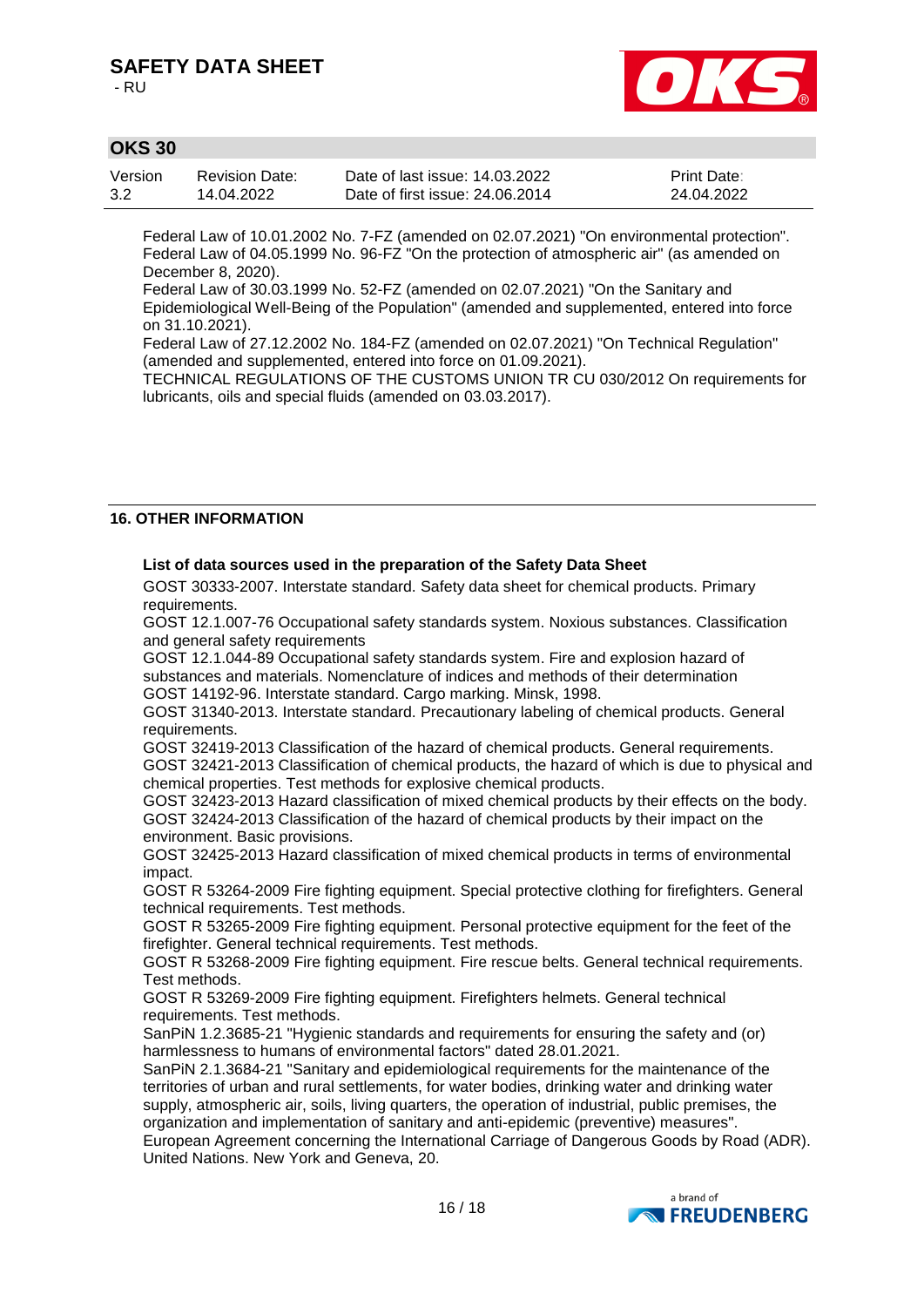- RU



# **OKS 30**

| Version | <b>Revision Date:</b> | Date of last issue: 14.03.2022  | <b>Print Date:</b> |
|---------|-----------------------|---------------------------------|--------------------|
| 3.2     | 14.04.2022            | Date of first issue: 24,06,2014 | 24.04.2022         |

International Maritime Dangerous Goods Code (IMDG-Code).

Water quality standards for fishery water bodies, including standards for maximum permissible concentrations of harmful substances in the waters of fishery water bodies (approved by order of the Ministry of Agriculture of Russia dated December 13, 2016 No. 552).

Regulations for the carriage of dangerous goods (Appendix 1 and 2) to the Agreement on International Goods Transport by Rail (SMGS), 2009.

UN Recommendations on the Transport of Dangerous Goods. Typical rules. Twenty-first revised edition. United Nations, New York and Geneva, 2019.

#### **Full text of other abbreviations**

| Aquatic Acute          | : Short-term (acute) aquatic hazard  |  |
|------------------------|--------------------------------------|--|
| <b>Aquatic Chronic</b> | : Long-term (chronic) aquatic hazard |  |
| Eye Irrit.             | $: Eye$ irritation                   |  |
| Skin Irrit.            | : Skin irritation                    |  |
| Skin Sens.             | : Skin sensitisation                 |  |
|                        |                                      |  |

ADN - European Agreement concerning the International Carriage of Dangerous Goods by Inland Waterways; ADR - Agreement concerning the International Carriage of Dangerous Goods by Road; AIIC - Australian Inventory of Industrial Chemicals; ASTM - American Society for the Testing of Materials; bw - Body weight; CMR - Carcinogen, Mutagen or Reproductive Toxicant; DIN - Standard of the German Institute for Standardisation; DSL - Domestic Substances List (Canada); ECx - Concentration associated with x% response; ELx - Loading rate associated with x% response; EmS - Emergency Schedule; ENCS - Existing and New Chemical Substances (Japan); ErCx - Concentration associated with x% growth rate response; GHS - Globally Harmonized System; GLP - Good Laboratory Practice; IARC - International Agency for Research on Cancer; IATA - International Air Transport Association; IBC - International Code for the Construction and Equipment of Ships carrying Dangerous Chemicals in Bulk; IC50 - Half maximal inhibitory concentration; ICAO - International Civil Aviation Organization; IECSC - Inventory of Existing Chemical Substances in China; IMDG - International Maritime Dangerous Goods; IMO - International Maritime Organization; ISHL - Industrial Safety and Health Law (Japan); ISO - International Organisation for Standardization; KECI - Korea Existing Chemicals Inventory; LC50 - Lethal Concentration to 50 % of a test population; LD50 - Lethal Dose to 50% of a test population (Median Lethal Dose); MARPOL - International Convention for the Prevention of Pollution from Ships; n.o.s. - Not Otherwise Specified; NO(A)EC - No Observed (Adverse) Effect Concentration; NO(A)EL - No Observed (Adverse) Effect Level; NOELR - No Observable Effect Loading Rate; NZIoC - New Zealand Inventory of Chemicals; OECD - Organization for Economic Co-operation and Development; OPPTS - Office of Chemical Safety and Pollution Prevention; PBT - Persistent, Bioaccumulative and Toxic substance; PICCS - Philippines Inventory of Chemicals and Chemical Substances; (Q)SAR - (Quantitative) Structure Activity Relationship; REACH - Regulation (EC) No 1907/2006 of the European Parliament and of the Council concerning the Registration, Evaluation, Authorisation and Restriction of Chemicals; RID - Regulations concerning the International Carriage of Dangerous Goods by Rail; SADT - Self-Accelerating Decomposition Temperature; SDS - Safety Data Sheet; TCSI - Taiwan Chemical Substance Inventory; TECI - Thailand Existing Chemicals Inventory; TSCA - Toxic Substances Control Act (United States); UN - United Nations; UNRTDG - United Nations Recommendations on the Transport of Dangerous Goods; vPvB - Very Persistent and Very Bioaccumulative

This safety data sheet applies only to products as originally packed and labelled. The information contained therein may not be reproduced or modified without our express written permission. Any forwarding of this document is only permitted to the extent required by law. Any further, in particular public, dissemination of the safety data sheet (e.g. as a document for download from the Internet) is not permitted without our express written consent. We provide our customers with amended safety data sheets as prescribed by law. The customer is responsible for passing on